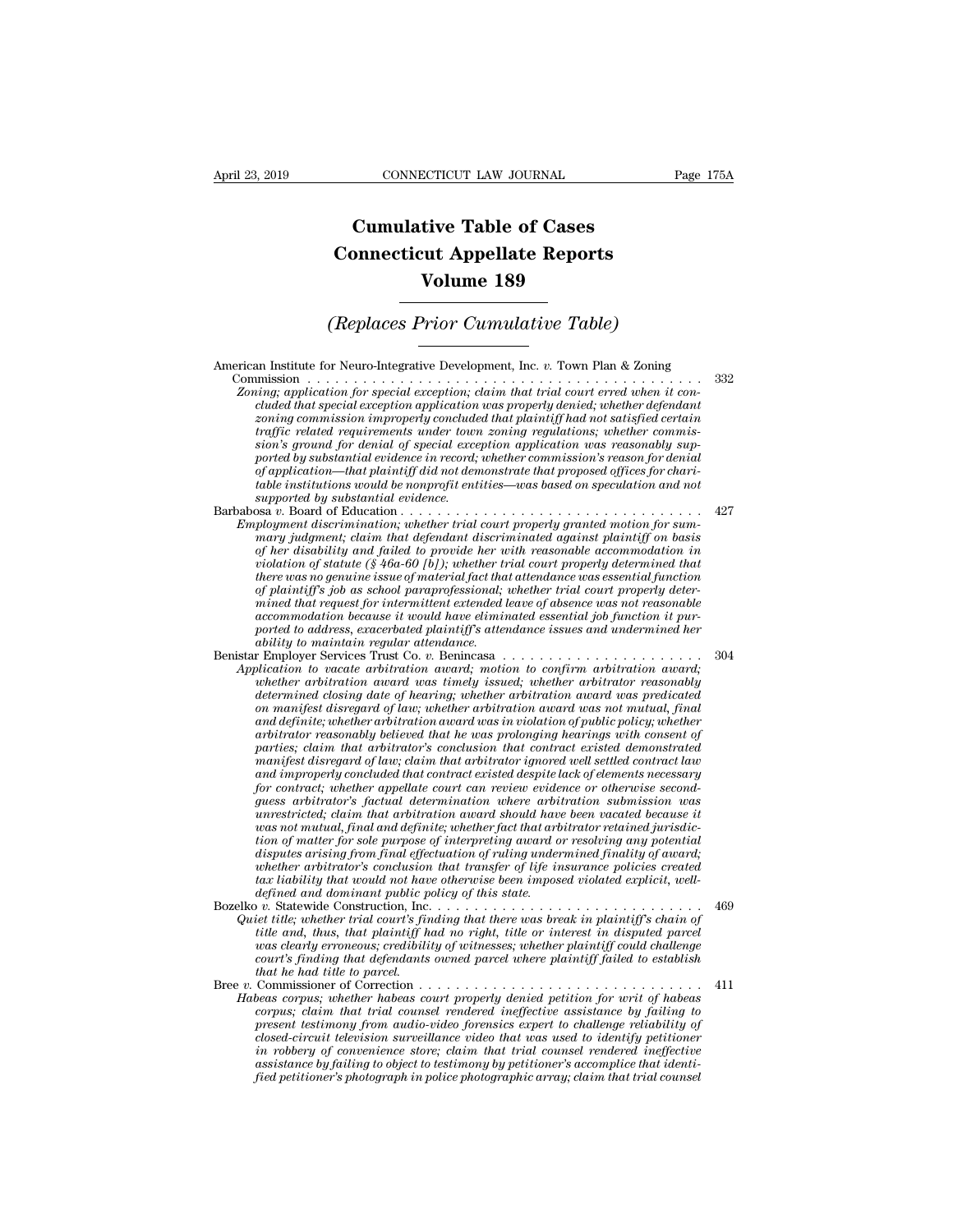*rendered ineffective assistance by failing to present testimony of petitioner's stepfather.*<br>Cohen v. King...

Cohen *v.* King . . . . . . . . . . . . . . . . . . . . . . . . . . . . . . . . . . . . . . . . . . . . <sup>85</sup> *P. 176A*<br> *Defamation; fraud; absolute immunity; litigation privilege; motion to dismiss; claim*<br> *Defamation; fraud; absolute immunity; litigation privilege; motion to dismiss; claim*<br> *Defamation; fraud; absolute immuni that trial court improperly concluded that doctrine of litigation privilege barred action against defendant attorney based on allegedly defamatory and false statemendered ineffective assistance by failing to present testimony of petitioner's step-father.*<br>  $p$ . King  $\ldots$ ,  $\ldots$ ,  $\ldots$ ,  $\ldots$ ,  $\ldots$ ,  $\ldots$ ,  $\ldots$ ,  $\ldots$ ,  $\ldots$ ,  $\ldots$ ,  $\ldots$ ,  $\ldots$ ,  $\ldots$ ,  $\ldots$ ,  $\ldots$ ,  $\ldots$ ,  $\ldots$ *renaerea meyective assistance by jauing to present testimony of petitioner's step-<br>father.*<br>*b*. King<br>*amation; fraud; absolute immunity; litigation privilege; motion to dismiss; claim<br>that trial court improperly conclude* pather.<br> *extends absolute immunity, litigation privilege; motion to dismiss; claim*<br> *absolute immunity, litigation privilege; motion to dismiss; claim*<br> *abut trial court improperly concluded that doctrine of litigation by attorney who was subject of grievance complaint; claim that litigation privilege did in trial court improperly concluded that doctrine of litigation privilege barred*<br>that trial court improperly concluded that doctrine of litigation privilege barred<br>action against defendant in answer to grievance comp *that trual court improperty concluded that doctrine of litigation paction against defendant attorney based on allegedly defamatory ments made by defendant in answer to grievance complaint file extends absolute immunity to* action against agenaant attorney based on allegealy againatory and jase state-<br>ments made by defendant in answer to grievance complaint filed by plaintif<br>against defendant; whether trial court properly concluded that litig ments made by degraduate in grass and court properly concluded that litigation privilige<br>against defendant, whether trial court properly concluded that litigation privilege<br>extends absolute immunity to statements made to a *Dissolution of marriage; appeal from interesolution provided marrial trial court property concurrely disciplinary authority by attorney usho was subject of grievance complaint; claim that litigation privilege did not appl motions of parties; whereas any parties; whereas made to alloming atscriptinary authoring*<br>*m* and *anotay who was subject of grievance complaint; claim that litigation privilege*<br>*indicial process and breached profession child not apply because complicant* pleads facts suggesting that defendant abused id not apply because complaint pleads facts suggesting that defendant abused judicial process and breached professional duty of candor.<br>Wi *tializial process and breached professional duty of candor.*<br> *judicial process and breached professional duty of candor.*<br>
wide Home Loans Servicing, LP  $v$ . Pires (Memorandum Decision) . . . . . . . . . . . . . . . . . *lated according to formula applicable to split custody arrangement where parties had shared custody of child; whether record supported custom of marriage solution of marriage; appeal from judgment of trial court resolving postjudgment motions of parties; whether trial court, in granting motion for mo* Dissolution of marriage; appeal from judgment of trial court resolving postjudgment<br>motions of parties; whether trial court, in granting motion for modification of<br>child support, improperly calculated defendant's modified Dessoution of marriage; appeal from juagment of trial court resolving postfuagment<br>motions of parties; whether trial court, in granting motion for modification of<br>child support, improperly calculated defendant's modified c motions by particular and the direct ratio can be child support, in principal calculated defendant's modified child support in amount calculated according to formula applicable to split custody arrangement where parties ha *Dissolution of marriage; motion for contemption and support marry the trial support in anothical to modified coording to formula applicable to split custody arrangement where parties* and shared custody of child; whet *that according to formula applicable to modified child support in amount cactulated according to formula applicable to split custody arrangement where parties had shared custody of child; whether record supported contenti one according to formula appicable to split castody arrangement where parties* had shared custody of child; whether record supported contention that parties spend equal amounts of morey to support child.<br>
a Bank National *expend equal amounts of money to support child.*<br> *expend equal amounts of money to support child.*<br> *expend equal amounts of money to support child.*<br> *expending that National Trust Co. v. Siladi (Memorandum Decision)*<br> *maries as to amounts of money to support child.*<br> *marriage, money to support child.*<br> *marriage, motion for contempt; claim that trial court erred in finding*<br> *marriage, motion for contempt; claim that trial court erred composition of marriage; motion for contempti, claim that trial court erred in finding solution of marriage; motion for contempt; claim that trial court erred in finding that plaintiff had violated its medical reimburseme* <sup>247</sup><br> *atution of marriage; motion for contempt; claim that trial court erred in finding<br>
that plaintiff had violated its medical reimbursement order and in finding,<br>
on that basis, that she oved defendant certain unpaid calculation of marriage; motion for contempt; claim that trial court erred in finding*<br>*calculatiff had violated its medical reimbursement order and in finding*<br>*capenses; whether trial court erred in finding that defenda that planntyf had voolated its medical reimbursement order and in finding,*<br>on that basis, that she owed defendant certain unpaid unreimbursed medical<br>expenses; whether trial court erred in finding that defendant's accoun on that basis, that she owed defendant certain unpaid unreimbursed medical expenses; whether trial court erred in finding that defendant's accounting summaries as to amounts he had paid for medical expenses of parties' chi expenses; whether trial court erred in finding that defendant's accounting summaries as to amounts he had paid for medical expenses of parties' children were credible; claim that defendant's medical expense summaries were maries as to amounts he had paid for medical expenses of parties' children were<br>credible; claim that defendant's medical expense summaries were unsubstantia-<br>ated and irrecordiable with record; whether trial court erred in *creatible; claim that defendant's medical expense summaries were unsubstantiated and irreconcilable with record; whether trial court erred in its method of calculation of amounts that parties owed to each other; claim tha* ated and irreconcidable with record; whether trial court erred in its method of calculation of amounts that parties owed to each other; claim that trial court abused its discretion in densing motion for contempt; whether t calculation of amounts that parties owed to each other; claim that trial court's find-<br>ing that defendant was not in contempt for withholding from plaintiff certain<br>payment he owed for children's extracurricular activities abused its discretion in denying motion for contempt; whether trial court's finding from plaintiff certain payment he owed for children's extracurricular activities was supported by pecard; whether trial court abused its d *reargue; whether trial court and there is extracterized are are trial court and payment he owed for children's extracurricular activities was supported by record; whether trial court abused its discretion by permitting de* payment ne owed *jor chularen's extracurricular activities* was supported by<br>record; whether trial court abused its discretion by permitting defendant uni-<br>laterally to deduct undisputed unpaid unreinbursed medical expense *but chose if* the there is that the downtown and the discretion by permitting defendant university of pointiff from future payments defendant owed to plaintiff from chiral extracurricular activities; whether trial court's *taterally to deduct undisputed unpaid unreimbursed medical expenses owed*<br>by plaintiff from future payments defendant owed to plaintiff for children's<br>extracurricular activities; whether trial court's remedial order was m *by planntyf from future payments defendant owed to planntyf for chudren's*<br>extracurricular activities; whether trial court's remedial order was manifestly<br>urreasonable; claim that trial court abused its discretion in deny *catracurricular activities; whether trial court's remedial order was manifestly* unreasonable; claim that trial court abused its discretion in denying motion to reargue; whether trial court correctly concluded that plaint *failure to honor to the trial court abus reargue; whether trial court correctly conditionary to submit any relevant evidence prior but chose not to do so; claim that trial court of the heard when it denied her motion jase* rearythe; whether trud court correctly concluded that platintly had ample opportunity to submit any relevant evidence prior to final hearing on parties' motions<br>but chose not to do so; claim that trial court violated plain *Mighton and the choose not to delay denote the bose not to be heard when it denote the trial court violated plantiff's due process right to be heard when it denied her motion for contempt before she had rested her case-in but chose not to ao so; claim that trial court violated planntyfs are process right* to be heard when it denied her motion for contempt before she had rested her case-in-chief; whether it was within discretion of trial co *fo be neara when it denied ner motion for contempt before she had rested ner*<br> *case-in-chief; whether it was within discretion of trial court to deny plaintiff's*<br> *failure to honor prior court orders.*<br> *failure to hono case-in-chief; whether it was within aiscretion of trial court to aeny plaintiff sclaim for contempt where there was adequate factual basis to explain defendant's failure to honor prior court orders.*<br>
Homes Profit Sharin *claim for contempt where there was adequate factuat basis to explain defendant s*<br> *failure to honor prior court orders.*<br> *nemes Profit Sharing Trust, L.P. v. Cyr.*<br> *nemes Profit Sharing Trust, whether trial court had a rature to nonor prior court orders.*<br>
Homes Profit Sharing Trust, L.P. v. C.<sub>y</sub><br> *ormary process; nonjoinder of party;*<br> *sua sponte, issue of nonjoinder of nec<br>
filed by defendant; whether trial court<br>
of defendant on ba* Harris *<sup>v</sup>*. Commissioner of Correction (Memorandum Decision) . . . . . . . . . . . . . . . <sup>903</sup> *Summary process; nonjoinater of party; whener trial court had dumority to ratse,*<br>sua sponts issue of nonjoinder of necessary party in absence of motion to strike<br>filed by defendant; whether trial court improperly rendere *Sud spine, issue of nonjoinaer of necessary party in absence of motion to strike*<br>*filed by defendant, whether trial court improperly renderd judgment in favor*<br>*of defendant on basis of nonjoinder without giving plaintif math of dismission for dismission for matter in the matter in the meeting plaintiff opportunity to add* of *eferdant on basis of nonjoinder without giving plaintiff opportunity to add necessary party to action in violat was time barred authorization in violation of relevant statute (§ 52-108) and rules*<br>*wecessary party to action in violation of relevant statute (§ 52-108) and rules*<br>*w. Dept. of Correction ............................. has been granted authorization to sue state by Claims Commissioner to bring action with the correction within minimially commission with the correction commission of Correction was time death; sovereign immunity; claim that trial court improperly granted motion to dismiss action for lack of subj was not untimely because applicable statute of limitations (§ 52-555) for wrongful death, sovereign minimizing, claim that trial court improperly granted*<br>motion to dismiss action for lack of subject matter jurisdiction, whether action<br>motion to dismiss action was time barred pursuant to statute (§ *of decementally, sovereign immunity; claim that trial court improperty granted* motion to dismiss action for lack of subject matter jurisdiction; whether action was time barel pursuant to statute (§ 4-160 (d]) that requi *motion to dismiss action for lack of subject matter jurisdiction; whether action* was time barred pursuant to statute (§ 4-160 [d]) that requires plaintiff who has been granted authorization to sue state by Claims Commis *in in the barred pursuant to statute (§ 4-160 |d]) that requires plaintiff who* has been granted authorization to sue state by Claims Commissioner to bring action within one year from date authorization was granted; clai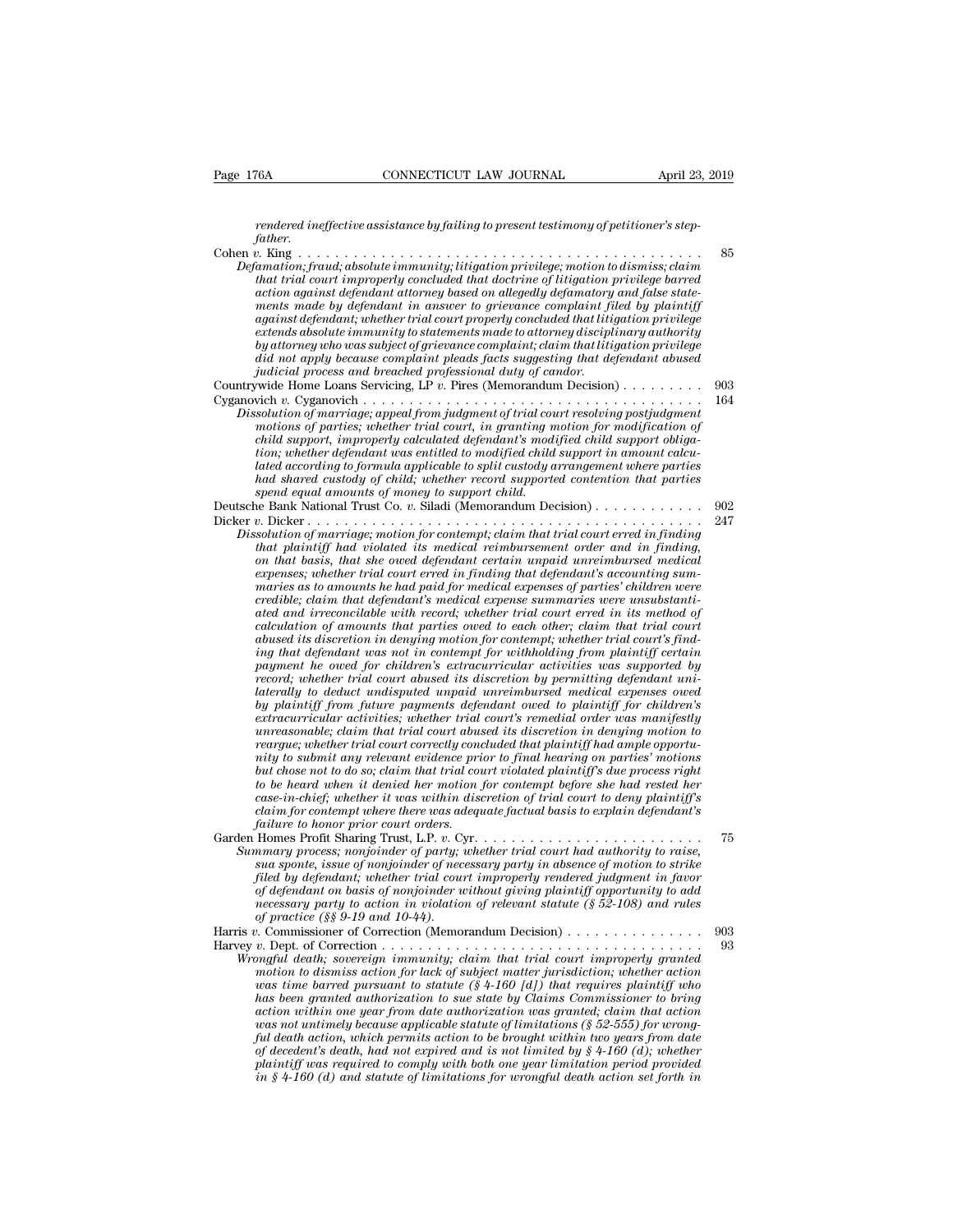*§ 52-555; claim that action was timely because limitation period prescribed in g* 4.160 (*d)* was extended by statute (§ 52-555; claim that action was timely because limits (§ 4-160 (*d*) was extended by statute (§ 52-594).

| April 23, 2019             | CONNECTICUT LAW JOURNAL                                                                                                                                                                                                                                                                                                                                                                                                                                                                                                                                                                                                                                                                                                                                                                                                                                                                                                                                                                                                                | Page 177A |
|----------------------------|----------------------------------------------------------------------------------------------------------------------------------------------------------------------------------------------------------------------------------------------------------------------------------------------------------------------------------------------------------------------------------------------------------------------------------------------------------------------------------------------------------------------------------------------------------------------------------------------------------------------------------------------------------------------------------------------------------------------------------------------------------------------------------------------------------------------------------------------------------------------------------------------------------------------------------------------------------------------------------------------------------------------------------------|-----------|
|                            | $\S 52-555$ ; claim that action was timely because limitation period prescribed in<br>$§$ 4-160 (d) was extended by statute (§ 52-594).                                                                                                                                                                                                                                                                                                                                                                                                                                                                                                                                                                                                                                                                                                                                                                                                                                                                                                |           |
|                            | Holbrook v. Commissioner of Correction $\ldots$ , $\ldots$ , $\ldots$ , $\ldots$ , $\ldots$ , $\ldots$ , $\ldots$ , $\ldots$<br>Habeas corpus; whether habeas court properly denied petition for writ of habeas<br>corpus; whether habeas court properly determined that petitioner failed to prove<br>that prior habeas counsel rendered ineffective assistance by failing to pursue<br>claim that trial counsel had been ineffective; claim that trial counsel's decision<br>not to call witness constituted deficient performance; claim that prosecution<br>suppressed favorable evidence when it delayed making plea offer to eyewitness<br>until after eyewitness testified in petitioner's criminal trial.                                                                                                                                                                                                                                                                                                                      | 108       |
|                            |                                                                                                                                                                                                                                                                                                                                                                                                                                                                                                                                                                                                                                                                                                                                                                                                                                                                                                                                                                                                                                        | 901       |
| on behalf of its assignee. | Replevin; action by way of replevin to recover certain collateral in defendants' posses-<br>sion; claim that trial court improperly granted defendants' motion to dismiss<br>because amended complaint filed by plaintiff cured any defect regarding plain-<br>tiff's standing; claim that plaintiff properly substituted proper party as plaintiff<br>by operation of law by filing amended complaint in compliance with relevant<br>rule of practice (§ 10-59); whether plaintiff was required to file motion for permis-<br>sion to substitute proper party as plaintiff; whether trial court abused its discre-<br>tion in declining to treat amended complaint as motion to substitute parties;<br>claim that plaintiff, as assignor of note, had standing to maintain replevin action                                                                                                                                                                                                                                            | 30        |
|                            | Dissolution of marriage; appeal from judgment of trial court issuing postjudgment<br>financial orders; whether trial court erred in failing to use value of defendant's<br>pension as of date of dissolution; whether there was exceptional intervening<br>circumstance that justified trial court's decision not to value pension at time<br>of dissolution; whether wilful dissipation of assets by defendant constituted<br>exceptional intervening circumstance; whether trial court improperly based ali-<br>mony orders on parties' gross income; reviewability of claim that trial court erred<br>in concluding that defendant was permitted to withdraw funds from retirement<br><i>account for purpose of paying alimony.</i>                                                                                                                                                                                                                                                                                                 | 353       |
|                            | Personal injury; whether plaintiff's due process rights were violated when trial court<br>reconsidered, sua sponte, ruling of prior trial court and permitted defendants to<br>engage in further discovery; whether trial court abused its discretion in rendering<br>judgment of nonsuit against plaintiff for failing to comply with three previous<br>court orders concerning discovery; whether trial court abused its discretion when<br>it ruled on defendants' motion for judgment of nonsuit prior to considering<br>plaintiff's motion for order of sanctions against defendants' counsel.                                                                                                                                                                                                                                                                                                                                                                                                                                    | 281       |
|                            | Lively v. Commissioner of Correction (Memorandum Decision) $\dots \dots \dots \dots \dots$                                                                                                                                                                                                                                                                                                                                                                                                                                                                                                                                                                                                                                                                                                                                                                                                                                                                                                                                             | 901       |
|                            | Application for relief from abuse; restraining order; whether trial court abused<br>its discretion in granting application for relief abuse from abuse and issuing<br>restraining order against defendant; whether there was sufficient evidence to<br>support finding that defendant had subjected plaintiff to pattern of threatening;<br>whether trial court reasonably could have concluded that defendant's written<br>threatening communications constituted pattern of threatening; whether trial<br>court's additional order of protection was clearly erroneous; whether there was<br>evidence in record to support trial court's additional order.                                                                                                                                                                                                                                                                                                                                                                           | 448       |
|                            | Marino v. Statewide Grievance Committee<br>Attorney discipline; appeal to trial court from decision of reviewing committee of<br>defendant Statewide Grievance Committee finding that plaintiff violated rule<br>4.4 (a) of Rules of Professional Conduct; whether trial court's decision that<br>defendant properly concluded that plaintiff violated rule $4.4$ (a) was based on<br>clear and convincing evidence; whether there was clear and convincing proof<br>that plaintiff filed motion for capias for no substantial purpose other than to<br>embarrass or burden complainant; whether there is statutory authority or rule<br>of practice that requires attorney to contact court or to check judicial website<br>prior to filing motion for capias; whether motion for capias may properly be<br>requested when party is served with subpoena duces tecum and fails to appear<br>for scheduled deposition; whether rule $4.4\,(a)$ imposes additional obligations on<br>attorney when dealing with self-represented party. | 7         |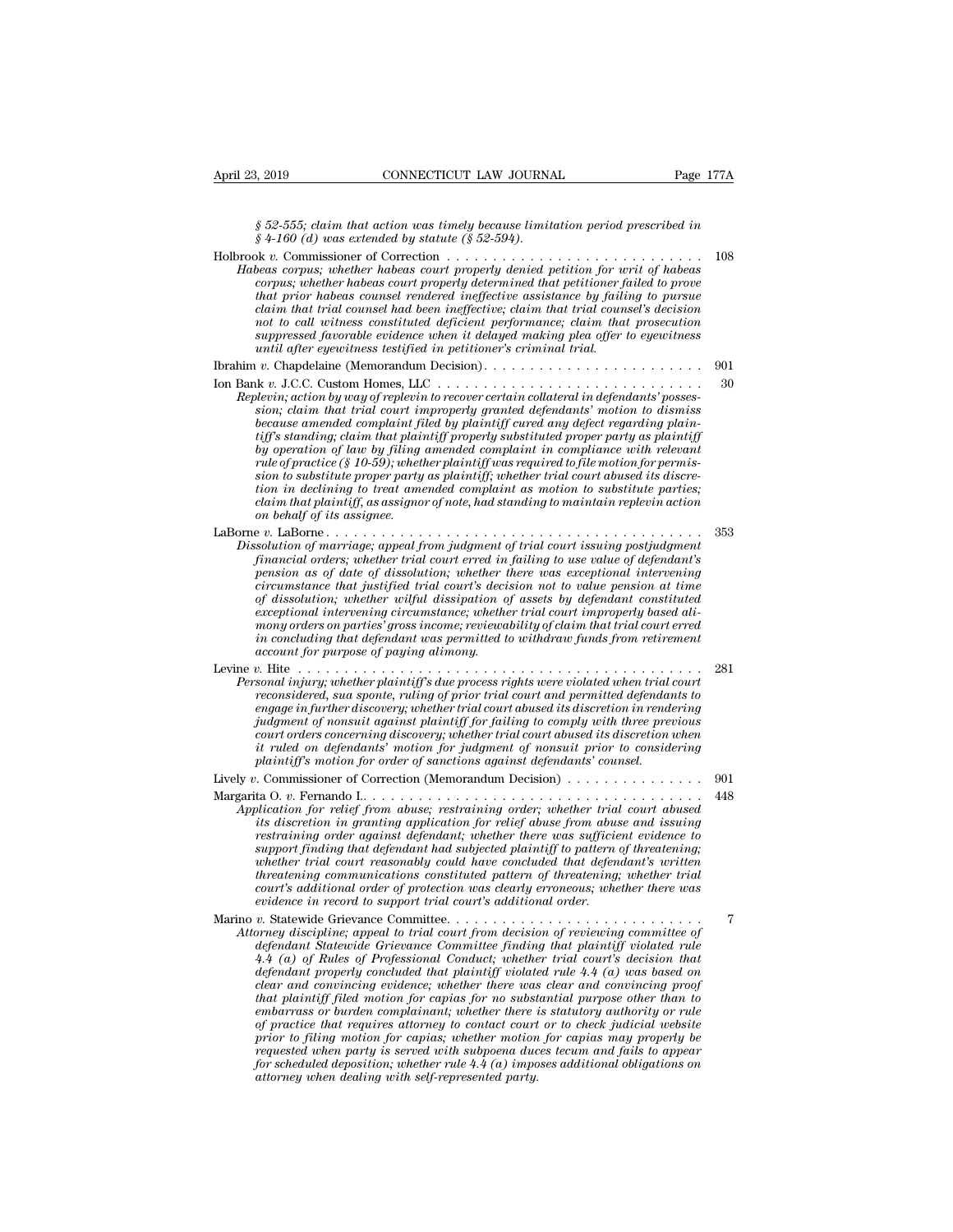McKiernan *<sup>v</sup>*. Civil Service Commission . . . . . . . . . . . . . . . . . . . . . . . . . . . . . <sup>50</sup> *P.* 178A **CONNECTICUT LAW JOURNAL** April 23, 2019<br> *Declaratory judgment; action seeking declaratory judgment that plaintiff be allowed*<br> *to retake oral assessment portion of certain police detective promotional examinat* **EXECUTE AND SOURNAL April 23**<br> **to retake oral assessment portion of certain police detective promotional examina-**<br> *to retake oral assessment portion of certain police detective promotional examina-*<br> *tion*; claim that *tion; commission*<br> **tion; claim that trial commission**<br> **tion; claim that trial court exercing declaratory judgment that plaintiff be allowed**<br> *to retake oral assessment portion of certain police detective promotional ex* **pasis of its finally determined in that oral and that oral and that oral and according that oral deterministic for that oral assessment portion of certain police detective promotional examination; claim that trial court e** <sup>2</sup> requirements of commission<br>*relatatory judgment; action seeking declaratory judgment that plaintiff be allowed*<br>to retake oral assessment portion of certain police detective promotional examina-<br>tion; claim that trial **provided planning and all service Commission**<br>*paratory judgment; action seeking declaratory judgment that plaintiff be allowed*<br>*to retake oral assessment portion of certain police detective promotional examina-<br>tion; cl erroneous; whether trial court's finding that supervising test administrator's daratory juagment; action seeking declaratory juagment that plaintiff be allowed*<br>to retake oral assessment portion of certain police detective promotional examina-<br>tion; claim that trial court erred by rendering judgment *to retake oral assessment portion of certain police detective promotional examination; claim that trial court erred by rendering judgment in favor of defendants on basis of its finding that oral assessment was administere tion; claim that trial court erred by rendering judgment in javor of defendants*<br>on basis of its finding that oral assessment was administered in accordance with<br>requirements of city charter; whether trial court's finding on basis of its finding that oral assessment was administered in accordance with<br>requirements of city charter; whether trial court's finding that test administrators<br>provided plaintiff with all necessary test materials for *materials of city charter; whether trual court's funding that test administrators* provided plaintiff with all necessary test materials for oral assessment was clearly erroneous; whether trial court's finding that supervi *erroneous; whether trial court's finding that supervising test administrator's* description of procedures followed during examination was corroborated by other witnesses was clearly erroneous; claim that trial court erred *erroneous; whether trual court's finding that supervising test administrator's*<br>*description of procedures followed during examination was corroborated by other*<br>*examination was clearly erroneous; claim that trial court description of procedures followed during examination was corroborated by other* witnesses was clearly erroneous; claim that trial court erred in concluding that<br>examination was administered in reasonable manner even thou *in and the set in a concluding that in and tradit court erred in concluding that* examination was administered in reasonable manner even though test administrators failed to take any steps to provide plaintiff with alle *examination was admin*<br>trators failed to take am<br>materials; whether oral<br>of city charter despite le<br>examination was unrea<br>in uniform manner; cla<br>preparation room.<br>preparation room.<br>in v. Mountain....... materials; whether oral assessment was given in compliance with requirements<br>of city charter despite lack of system to keep track of test materials; claim that<br>examination was unreasonable and arbitrary because it was not *Of city charter despite lack of system to keep track of test materials; claim that*<br>examination was unreasonable and arbitrary because it was not administered<br>in uniform manner; claim that instructions given to test part *for modification was unreasonable and arbitrary because it was not administered*<br>in uniform manner; claim that instructions given to test participants on video<br>in assessment room were different from those set forth in doc

- *trial court erred in finding that there had been no substantial change in circumfor modification of unallocated alimony and child support obligation; whether trial court erred in finding that there had been no substantial change in circumstances to support modification of unallocated alimony and chil tion; reviewability of claim that trial court erred in finding that plaintiff failed to prove that he was no longer able to meet financial obligations to defendant by* for modification of unallocated alimony and child support obligation; whether<br>trial court erred in finding that there had been no substantial change in circum-<br>stances to support modification of unallocated alimony and chi *Administrative appeal; appeal from decision of hearing defeation of defendant change in circum-<br>
atances to support modification of unallocated alimony and child support obligation; reviewability of claim that trial court*
- *borrowing money from his current wife. mention; reviewability of claim that trial court erred in finding that plaintiff failed*<br>to prove that he was no longer able to meet financial obligations to defendant by<br>borrowing money from his current wife.<br>a B. v. D *allegations reviewability of claim that trial court erred in finding that plaintiff failed*<br>to prove that he was no longer able to meet financial obligations to defendant by<br>borrowing money from his current wife.<br> $\alpha$   $\$ *against minor child and to meet financial obligations to defendant by<br>
borrowing money from his current wife.*<br> **against ministrative appeal**; appeal from decision of hearing officer of defendant Department of Children an *central registry; whether the courtent wife.*<br> **central registry:** The commistrative appeal, appeal from decision of hearing officer of defendant Department of Children and Families, who upheld department's decision to su *was not required to place plaintiff's name could not be placed to children and Families*  $\mu$  *was ninistrative appeal, appeal from decision of hearing officer of defendant Department of Children and Families, who upheld registry; claim that, because hearing officer of defendant Departion in inistrative appeal, appeal from decision of hearing officer of defendant Departion ment of Children and Families, who upheld department's decision to nonstrative appeal, appeal from decision of hearing officer of defendant Department of Children and Families, who upheld department's decision to substantiate allegations of physical abuse, physical neglect and emotional* ment of Chuldren and Famulies, who upheld department's decision to substantiate allegations of physical abuse, physical neglect, and emotional neglect by plaintiff court erred in a to place plaintiff's name on its child ab allegations of physical abuse, physical neglect, and emotional neglect by plaintiff<br>against minor child and to place plaintiff's name on its child abuse and neglect<br>central registry; whether trial court properly coroluded agannst minor child and to place plaintiff's name on its child abuse and neglect<br>central registry; whether trial court properly concluded that finding of chronicity<br>was not required to place plaintiff's name on child abuse *plaintiff termstrated to place plaintiff's name on child abuse and neglect central* vas not required to place plaintiff's name on child abuse and neglect central registry; claim that, because hearing officer made explicit *realistry, claim that, because hearing officer made explicit registry; claim that, because hearing officer made explicit mo chronicity, plaintiff's name could not be placed on chronicity, whether trial court erred in conc* no chronicity, plaintiff's name could not be placed on child abuse and neglect<br>central registry; whether trial court erred in concluding that hearing officer did<br>not improperly shift burden of proof to plaintiff when heari *Central registry; whether trial court erred in concluding that hearing officer did*<br> *Arbitrationg discussing that parties could present evidence regarding whether*<br> *Plaintiff had demonstrated changed conditions that wou*
- *confirming arbitration award arbitration award in that trial constituted arbitration and the defendant of her*<br>plaintiff had demonstrated changed conditions that would justify removal of her<br>name from child abuse and negl *is* second hearing date so that parties could present evidence regarding whether<br>plaintiff had demonstrated changed conditions that would justify removal of her<br>name from child abuse and neglect central registry.<br><br>enefit *arbitration award, which plaintiffs claimed constituted manifest disregard of law.* PMC Property Group, Inc. *v.* Public Utilities Regulatory Authority. . . . . . . . . . . . . . <sup>268</sup> *Arbitration; appeal from judgment of trial court denying application to vacate and*<br>
confirming arbitration award in favor of defendants; claim that trial court<br>
improperly confirmed arbitration award that was predicated
	- confirming arbitration award in favor of defendants; claim that trial court<br>improperly confirmed arbitration award that was predicated on prior related<br>arbitration award, which plaintiffs claimed constituted manifest disre *had engaged in unauthorized arbitration award that was predicated on prior related arbitration award, which plaintiffs claimed constituted manifest disregard of law.*<br>  $\begin{array}{lll} \text{operator Goup, Inc. } v. \text{ Public Utilities Regularly Authority.} \dots & \dots & \dots & \dots & \dots & \dots & \dots &$ *claim that trial court erred in deferring to authority's definition of electric submethering because authority* previously authority and the ministrative appeal; appeal from trial court's judgment affirming in part decision of defendant Public Utilities Regulatory Authority, which found that plaintif *electric submetering and, thus, its definition of algentary Authority electricity enimistrative appeal; appeal from trial court's judgment affirming in part decision* of *defendant Public Utilities Regulatory Authorit court properly determined that, due to technical nature of definition, it was appropriative appeal, appeal from trad court's judgment affirming in part decision* of defendant Public Utilities Regulatory Authority, which found that plaintiffs had engaged in unauthorized submetering of electric subme *court erred in unauthorized submetering of electricity and imposed sanctions;*<br> *colaim that trial court erred in deferring to authority's definition of electric<br>
	submetering because authority previously had not establish al engaged in unauthorized submetering of electricity and imposed sanctions;*<br>claim that trial court erred in deferring to authority's definition of electric<br>submetering because authority previously had not established wh *claim that trial court erred in deferring to authority's definition of electric*<br>submetering because authority previously had not established what constitutes<br>electric submetering and, thus, its definition was not time-te *public gas utilitionally previously had not established what constitutes*<br> *publicative submetering and, thus, its definition was not time-tested; whether trial*<br> *appropriate to defer to authority's definition of submete Electric submetering and, thus, its definition was not time-tested; whether trial court properly determined that, due to technical nature of definition, it was appropriate to defer to authority's definition of submetering court property determined that, due to technical nature of definition, it was* appropriate to defer to authority's definition of submetering; claim that trial court erred in concluding that heating and air conditioning sy *court erred in concluding that heating and air conditioning system fell within authority's definition of submetering because definition of submetering in authority's previous decision was applicable only to submetering in consumption with electric submeter.*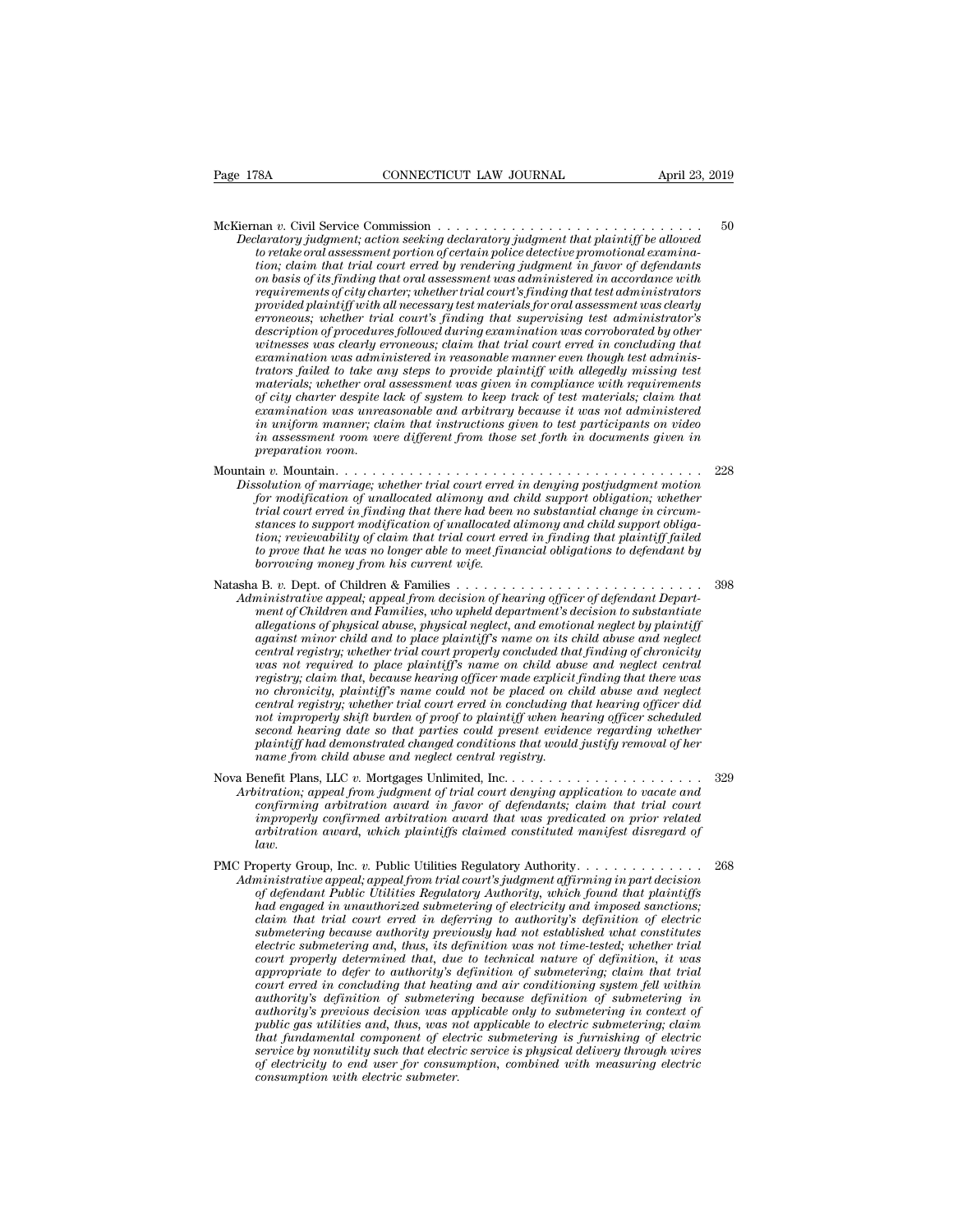Premier Capital, LLC *v.* Shaw . . . . . . . . . . . . . . . . . . . . . . . . . . . . . . . . . . . <sup>1</sup> *Standing; action to enforce judgment; whether trial court lacked subject matter*<br>*Standing; action to enforce judgment; whether trial court lacked subject matter*<br>*jurisdiction due to plaintiff's lack of standing; whether jurisdiction due to plaintiff's lack of standing; whether designation of wrong entity as a connertial Microsofter CONNECTICUT LAW JOURNAL*<br> **entity as a constant of the constant of the court of the court of the court is a constant of wrong**<br> *enting; action to enforce judgment; whether trial court l case rather all all to v. Shaw*<br>*case rather in the enforce judgment; whether jurisdiction due to plaintiff's lack of standing it on merits.*<br>*case rather than deciding it on merits.*<br>*cancis Hospital & Medical Center v.* Saint Francis Hospital & Medical Center *v.* Malley . . . . . . . . . . . . . . . . . . . . . . . <sup>68</sup> *Default judgment; default for failure to appear*<br>*Defaulting; action to enforce judgment; whether trial court lacked subject matter<br><i>jurisdiction due to plaintiff's lack of standing; whether designation of wrong<br>entity as jumal, LLC v. Shaw*<br> *jurisdiction to enforce judgment; whether trial court lacked subject matter*<br> *dimisdiction due to plaintiff's lack of standing; whether designation of wrong*<br> *entity* as plaintiff was scrivener's *to ending* and the to play of the meaning when the court in the definition due to plaintiff's lack of standing; whether designation of wrong entity as plaintiff was scrivener's error; whether trial court should have dismi *was painting the court of such an interest in court should have dismissed*<br>entity as plaintiff was scrivener's error; whether trial court should have dismissed<br>case rather than deciding it on merits.<br>ancis Hospital & Medi *to be fundamentally unfair or manifestly unjust; whether unwarranted rendering of default judgment against defendant was likely to undermine public confidence* Francis Hospital & Manutican and *indegree to enter degition to as imported to enter default agains the fundamentally of default judgment in judiciary.<br>
<i>i* conter default in comparison to be fundamentally of default judgm Defiall judgment, alguall for fature to appear; carm inti rentering of against judgment was improper and constituted plain error; whether it was improper to enter default against defendant for failure to appear where defen *Defamation per se; differed and terms* and constituted part error; whether a was improper<br>to enter default against defendant for failure to appear where defendant's coursel<br>was present in court; whether consequences of co *judgment in court; whether consequences of court's error were defendant s counset*<br>was present in court; whether consequences of court's error were so grievous as<br>to be fundamentally unfair or manifestly unjust; whether u *per seem in court; whener consequences of court s error were so grievous as*<br> *pof defundmentally unfair or manifestly unjust; whether unwarranted rendering*<br> *pof default judgment against defendant was likely to undermin concelult jumpare that harassment and the procedult in that harassment in judiciary*<br> *concelult judgment against defendant was likely to undermine public confidence*<br> *in judiciary*<br> *concelult per second degree in viola did not involve moral turpitude; whereas the indictary.*<br> *did not involved and turping in analytic moral turping turpinum and turping in analytic more se; libel per se; slander per se; whether trial court property render owner's statements in statements in policies*<br> *owner's statement in favor of defendant business owner on plaintiff's claims of slander*<br> *ownerion per se; libel per se; claim that trial court applied law incorrectly when clearly exercise in the person in the person person person person per se, idel per se, concluded that harassmid not involve moral owner's statements to performance in the U. Let*  $\alpha$  *is the Chenger and in the U. Let (Memo* Definition per se, we per se, standar basis of the control country property rendered in front property relation of standar per se and libel per se, claim that trial court applied law incorrectly when it concluded that hara For the particular contract is contract the particular contract of the particular process of the particular concluded that have moral turpitude; whether trial court applied law incorrectly when it concluded that havassment *Possession of statute (§ 53a-183)*<br> *Possession of statute (§ 53a-183)*<br> *Possession of narcotics; possession of less than four ounces of cannabis-type sub-*<br> *Possession of less than four ounces of cannabis-type sub-*<br> *stance; motion to correct illegal sentence; claim that 2015 amendment of statute applicable to possession of narcotics (§ 21a-279 [a]) applied retroactively and entitled structures in the following declaring to relative the dearly erroneous.*<br>  $\alpha$  *r.* Lee (Memorandum Decision)<br>  $\alpha$ . Lee (Memorandum Decision of less than four ounces of cannabis-type substance; motion to correct *whether this court is bound by precedent from our Supreme Court; whether trial court should have rendered judgment denying rather than dismissing of carrotics; possession of less than four ounces of cannabis-type subsession of narcotics; possession of less than four ounces of cannabis-type substance correction of narcotics; possession of narcotics; possession of narcotics; possession of nentilled defendant to resent whether this court is bound bount should have rendered jurified as Lection of the correct illegal sent* rossession by narcoucs; possession by tess until purit our outres by cannuous-uppe sub-<br>stance; motion to correct illegal sentence; claim that 2015 anendment of statute<br>applicable to possession of narcotics (§ 21a-279 [a]) *Risk of injury to child; claim that trial court's chaim that zona complicable to possession of narcotics (S21a-279 [a]) applied retroactively and entitled defendant to resentencing on conviction of possession of narcotics implication is in the sentencing on conviction of possession of narrowice* ( $\overline{s}$  214-279 [a]) applied retroactively and<br>entitled defendant to resentencing on conviction of possession of narrotics;<br>whether this court is *distributed in this court is bound by precedent from our Supreme Court; whether trial whether this court should have rendered judgment denying rather than dismissing motion to correct illegal sentence.*<br> *Euclides L...... and a term is court is bound by precedent from our supreme Court; whether trial court should have rendered judgment denying rather than dismissing motion to courted illegal sentence.*<br>  $\emph{Euclidean}$   $\emph{Euclidean}$   $\emph{Euclidean}$   $\emph{tr$ *court should have rendered judgment denying rather than dismissing motion to*<br> *correct illegal sentence.*<br> *k* of injury to child; claim that trial court improperly failed to instruct jury that<br>
it should acquit defendan *addressed issue of accident.* State *v.* Grasso. . . . . . . . . . . . . . . . . . . . . . . . . . . . . . . . . . . . . . . . . . . . <sup>186</sup> *Manslaughter in first degreed with firearm; whether state of force in carring for his daughter was accident; whether trial court's charge to forcy in carring for his daughter was accident; whether trial court's charge to reasonable doubt claim that defendant acted in self-defense was accident; whether vice danglare was ccident; whether trial court's charge to jary was legally correct cand adequately instructed jury on issue of accident; w whether was accusent; whether trial courts charge to jury was legaly correct* and adequately instructed jury on issue of accident; whether separate accident charge was required; whether trial court's general intent instru *was requirely instructed jury on ussue of accuent; whener separate accuent<br>charge was required; whether trial court's general intent instruction adequately<br>addressed issue of accident.*<br>Grasso . . . . . . . . . . . . . . *effective assistance of counsel were violated when trial court denied jury's request to rehear closing arguments of prosecutor and defense counsel; claim that defendant waived claim when defense counsel failed to object to court's proposed response to reasonable doubt claim that defendant acted in self-defense when she shot victorial regularity and defendant acted in self-defense when she shot victorially proported finding that defendant's rights to due process an e* reasonable dotation carm that defendent diverting the defendant's use of deally physical force was premature; unpreserved claim that defendant's rights to due process and to effective assistance of counsel were violated wh *Murder evalence supported finality that defendant's use of deady physical force*<br> *Mus premature; unpreserved claim that defendant's rights to due process and to*<br> *effective assistance of counsel were violated when trial lacked jurisdiction to consider issues raised in motion to consider the effective assistance of connsel were violated when trial court denied jury's request to rehear closing arguments of prosecutor and defense counsel; c whether closing arguments of prosecutor and defense counsel were the raid correct and to rehear closing arguments of prosecutor and defendant waived claim when defense counsel failed to object to court's proposed response correlate costrig arguments of prosecutor and agense courset, carm mat agendat waived claim when defense coursel failed to biget to court's proposed response to request of jury and affermatively stated that he did not obj* Taing *v.* CAMRAC, LLC . . . . . . . . . . . . . . . . . . . . . . . . . . . . . . . . . . . . . . . <sup>23</sup> *Employment discrimination; pregnancy discrimination; whether trial court property and did not offered imaging and criminal trial and did not attack sentencing proceedings and criminal trial and did not attack sentencing p erder, motion to correct illegal sentence; whether court properly concluded that it dacked jurisdiction to consider issues raised in motion to correct illegal sentence; whether claims raised by defendant in motion to co* raer; motion to correct theyal sentence; unether court property concruded that it<br>lacked jurisdiction to consider issues raised in motion to correct illegal sentence;<br>whether claims raised by defendant in motion to correct *for termination to consider issues raised in motion to corrected digreedings raised by defendant in motion to correct addigreedings and criminal trial and did not attack sentencing precedings and criminal trial and did no* U.S. Bank National Assn. *<sup>v</sup>*. Rago (Memorandum Decision). . . . . . . . . . . . . . . . . . <sup>902</sup> Vazzano *<sup>v</sup>*. Reveron (Memorandum Decision) . . . . . . . . . . . . . . . . . . . . . . . . . . <sup>902</sup> Employment discrimination; pregnancy discrimination; whether trial court property granted motion for summary judgment in favor of defendant; claim that genuine issue of material fact existed as to whether defendant's proff *zoning; application for summary judgment in favor of defendant; claim that*<br> *zonine issue of material fact existed as to whether defendant's proffered reason*<br> *for terminating plaintiff's employment was pretextual.*<br>
Ba *home office within residence; claim that trial court erred in concluding that plaintiff needed to prove home occupation was customary in addition to establishing compliance with specific standards set forth in town building the compliance with specific standards set forth in town building that plaintiff needed to prove home occupation was customary home occupation from home of tions; claim that trial court erred in concluding that zoning board of appeals*